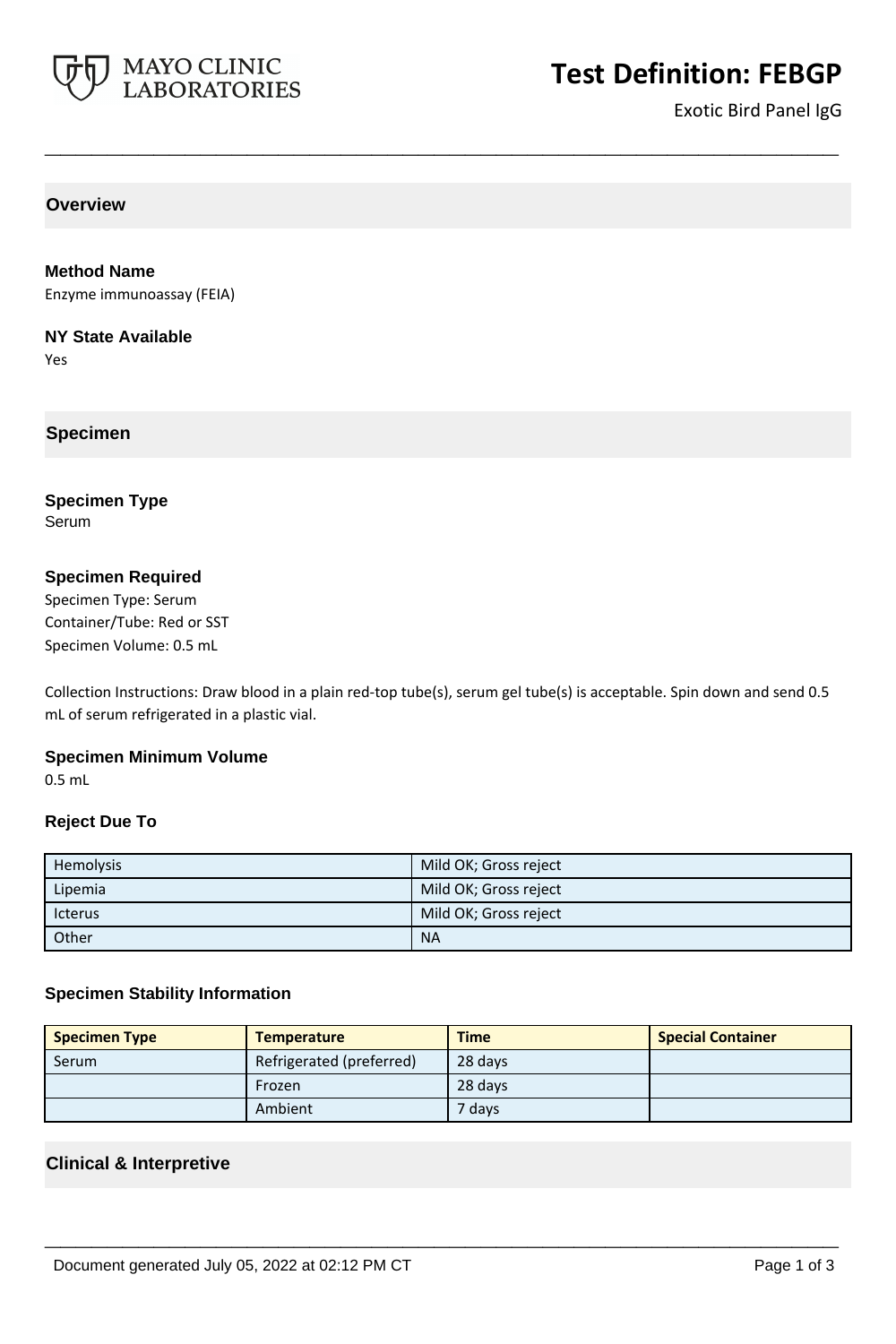

## **Clinical Information**

Although there have been many publications concerning the measurement of allergen-specific IgG, the clinical utility of such tests has not been established except in special situations. Thus, the quantitative IgG test should only be ordered by specialists who recognize the limitations of the test. The normal reference ranges reported represent the expected results for individuals who have no unusual exposure and have not been immunized with the indicated allergen. The ranges reported have no disease-associated significance.

**\_\_\_\_\_\_\_\_\_\_\_\_\_\_\_\_\_\_\_\_\_\_\_\_\_\_\_\_\_\_\_\_\_\_\_\_\_\_\_\_\_\_\_\_\_\_\_\_\_\_\_**

#### **Reference Values**

| Canary Feathers IgG                          | <17.0    |
|----------------------------------------------|----------|
| Finch Feathers IgG                           | <12.0    |
| Parrot Australian (Budgerigar) Droppings IgG | $<$ 14.0 |
| Pigeon Feathers IgG                          | 22.0     |

## **Performance**

#### **Method Description**

Enzyme immunoassay (FEIA). A standard curve is used to calculate the specific IgG concentrations. The calibrators are referenced to the International Reference Preparation for serum immunoglobulins. This test has not been cleared or approved for diagnostic use by the U.S. Food and Drug Administration.

#### **PDF Report**

No

**Day(s) Performed** Monday through Friday

**Report Available** 2 to 7 days

**Performing Laboratory Location**

Eurofins Viracor

# **Fees & Codes**

#### **Fees**

- Authorized users can sign in to [Test Prices](https://www.mayocliniclabs.com/customer-service/client-price-lookup/index.html?unit_code=FEBGP) for detailed fee information.
- Clients without access to Test Prices can contact [Customer Service](http://www.mayocliniclabs.com/customer-service/contacts.html) 24 hours a day, seven days a week.
- **Prospective clients should contact their Regional Manager. For assistance, contact [Customer Service.](http://www.mayocliniclabs.com/customer-service/contacts.html)**

#### **Test Classification**

This test was developed and its performance characteristics determined by Viracor Eurofins. It has not been cleared or

**\_\_\_\_\_\_\_\_\_\_\_\_\_\_\_\_\_\_\_\_\_\_\_\_\_\_\_\_\_\_\_\_\_\_\_\_\_\_\_\_\_\_\_\_\_\_\_\_\_\_\_**